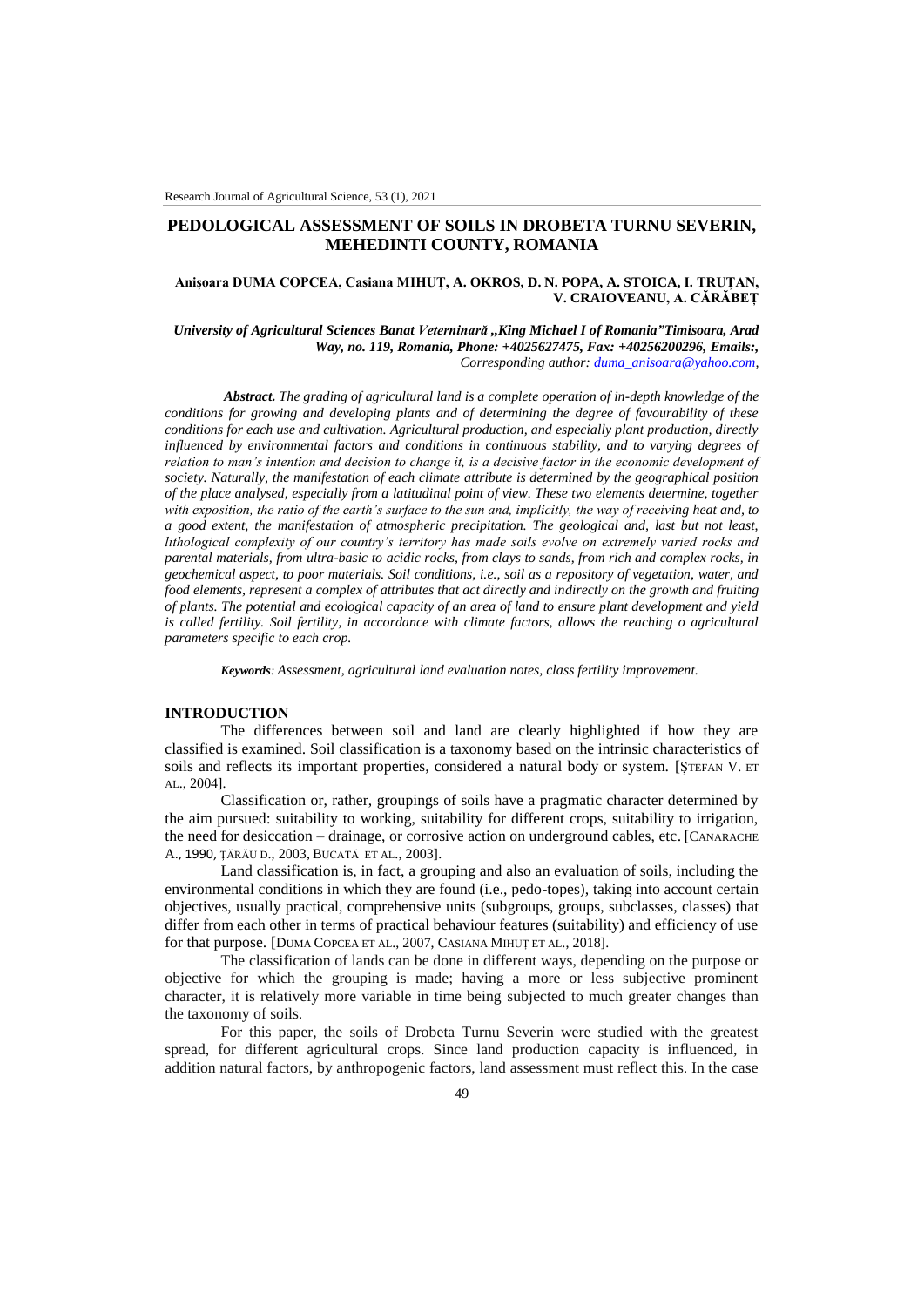of landscaped and improved land, the bonus note for natural conditions will be multiplied using the bonus coefficients corresponding to the ameliorative works carried out.

In the present paper, five situations were taken into account including uses and different agricultural plants, fruit trees, and grapes: wheat, maize, sunflower, wine grapes, and table grapes. The aim of this work was to evaluate agricultural trends in Drobeta Turnu Severin, Mehedinti County, Romania.

The objectives pursued in the paper were: characterization of the natural framework, identification and characterisation of soil types and subtypes, calculation of bonus marks, determination of suitability, and classification of agricultural land in fertility classes. The methods used were determination of physical characteristics, determination of chemical characteristics, the bonus methodology developed by I.C.P.A. Bucharest. The results obtained are presented in detail for different categories of use or for groups of crops with the same biological or technological features. For each indicator, depending on its scale of use or culture, tables were made with the values of the respective coefficients.

### **MATERIAL AND METHODS**

City and port at the Danube River, the municipality of Drobeta Turnu Severin is located in the depression of Topolnita and Severin. Drobeta Turnu Severin has a temperatecontinental climate, in which sub-Mediterranean influences are felt. In winter, in particular, there are invasions of wet and warm air masses of Mediterranean and oceanic origin, which makes this season of the year milder. Summers are, generally, warm, sometimes with temperatures above 35°C, as a result of the invasion of tropical hot air.

The average annual air temperature is 11.5°C. The annual average rainfall is about 600 mm. The average wind speed is 6 m/s. Location and climate have made the waters of the Danube River calm, allowing the ships to winter, which caused the harbour and the modern city to appear. Increased soil fertility (increased humus and nutrient content, improved air and water diet, etc.) is possible through a rational farming system.

The main factor on which the actual fertility of the soil depends is the level achieved by science and technique and how they are applied in the agricultural production process. In cultivated ecosystems, crops are due to the cultural fertility (real, actual) of soil, climate factors and plants, plus the significant contribution of soil works, fertilizers, irrigation, etc. [K. I. LATO, ȘI COLAB., 2019].

In order to carry out this work, the soils with the greatest distribution around the town of Drobeta Turnu Severin, Mehedinti County, namely chernozem, cambic chernozem, and albic luvosol, were studied.

## *Chernozem*

Chernozem is the most important soil due to the large areas it occupies and because of its natural fertility. The climate conditions in which these soils are formed are characterized by an average annual rainfall of 450 mm and by annual average temperatures of 11.4<sup>0</sup>C.

The dominant features of the climate in the areas of formation of these soils are the rich rainfall during the spring, followed by prolonged drought and high temperatures in summer.

The natural vegetation under which the chernozems formed is made up of associations of well-established, high grasses with a rich and well-rooted root system. Among the most widespread grass associations are: *Festuca vallesiaca*, *Chrysopogon gryllus*, and *Agropyrum cristatum*. Along with grasses, some woody species are also found. Wood vegetation is represented by rare patches of *Prunus spinosa*, *Crataegus monogyna*, and *Rosa canina*.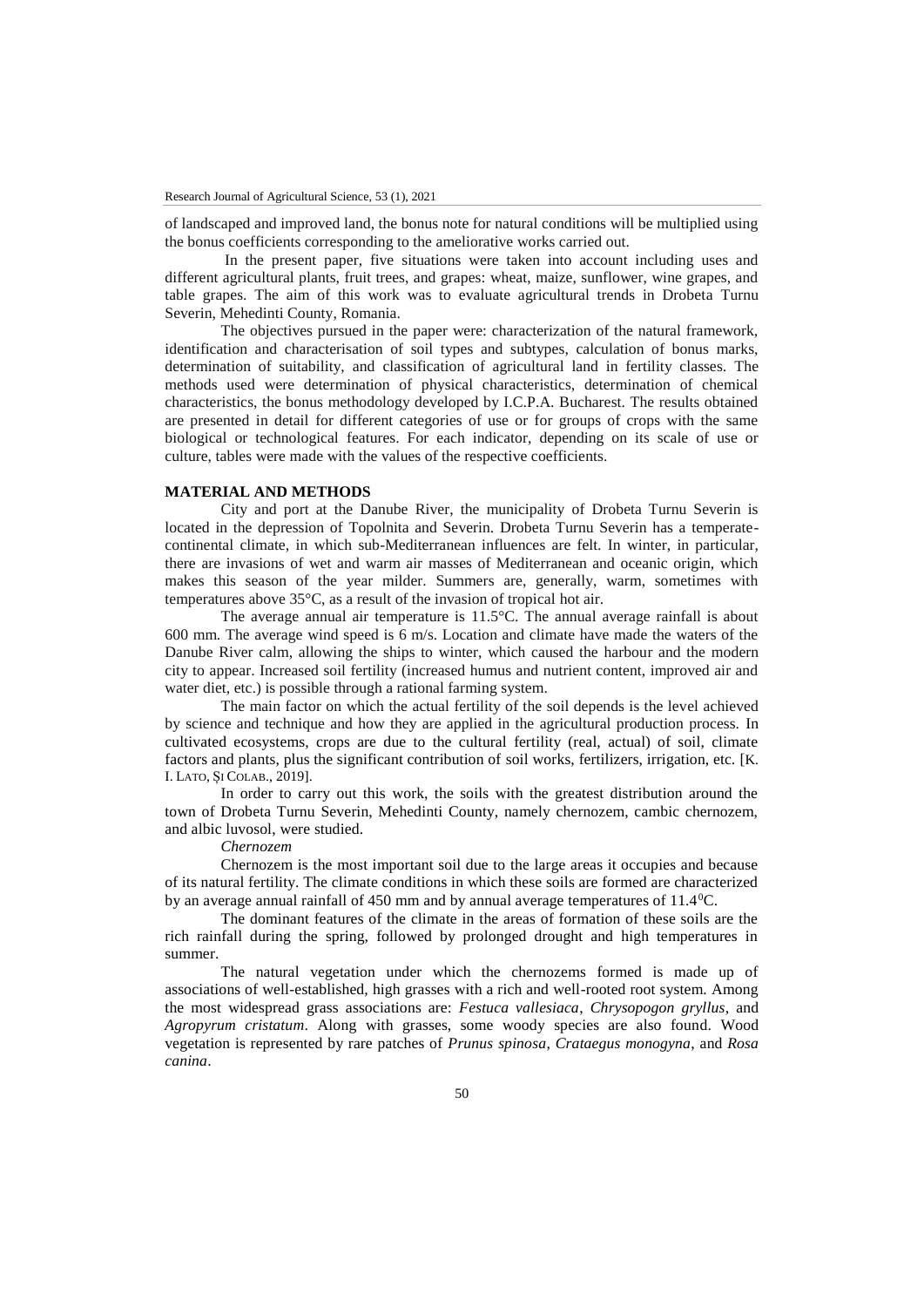The activity of the living phase of the soil and the increase in the number of populations are greatly stimulated by the large amount of organic matter that accumulates annually in the soil. [POPA M. ET AL., 2016]

From this point of view, this soil provides favourable conditions for intense activity. So, in these soils, there is a large number of populations namely centipedes, molluscs, nematodes, mites, beetles, ants, etc.

Therefore, all this plays an important role in the formation of the bioaccumulation horizon as well as in the entire evolution of the soil. [L. NITA ET AL., 2018, LUCIAN NITA ET AL., 2019].

Thus, the macro- and meso-fauna of the soil participate in the decomposition of plant debris, in their mixing with mineral matter; they contribute to the formation of a glomerular structure, and to the improvement of some physical properties of the soil. In these soils, due to optimal conditions of humidity, temperature, and reaction, the amount of organic matter also develops a rich bacterial flora of balance. Microorganisms carry out an intense activity of decomposition of organic debris and synthesis of humus substances. T

These soils were formed on very fine sands rich in calcium carbonate. Groundwater is generally found at great depths below 10 m: in this case the evolution of chernozems is automorphic. [OKROS A. ET AL., 2015, OKROS A. ET AL., 2018]

The superior quality of humus in chernozems is favoured by the presence of legume residues, which are rich in protein substances, under the influence of hydrolytic farms give rise to amino acids that participate in the process of synthesis of huminic acids.

Under the more active influence of some of the factors of soil genesis, chernozems undergo secondary changing processes or, in some cases, salinization processes, gleization leading to the separation of different subtypes of chernozems. [NIŢĂ LUCIAN-DUMITRU, 2007]

*Cambic chernozem* 

The natural vegetation under which the cambic chernozems formed is made up of associations of grasses with both woody species and grassy associations. Wood vegetation is represented by rare patches of *Prunus spinosa*, *Crataegus monogyna*, and *Rosa canina*.

The activity of the living phase of the soil and the increase in the number of populations are greatly stimulated by the large amount of organic matter that accumulates annually in the soil.

From this point of view, this soil provides favourable conditions for intense activity.

There fore, in these soils, a large number of populations is noted, namely centipedes, molluscs, nematodes, mites, beetles, ants, etc. All this plays an important role both in the formation of the bioaccumulation horizon and in the entire evolution of the soil.

Thus, the macro- and meso-fauna of the soil participate in the decomposition of plant debris, their mixing with mineral matter, contributing equally to the formation of a glomerular structure, and to the improvement of some physical properties of the soil. In these soils, due to the optimal conditions of humidity, temperature, and reaction, the amount of organic matter, a rich bacterial flora of equilibrium develops.

Microorganisms carry out an intense activity of decomposition of organic debris and synthesis of humus substances.

These soils formed on very fine sands, rich in calcium carbonate. Groundwater is generally found at great depths, below 10 m, in this case the evolution of chernozems being automorphic.

The superior quality of humus in cambic chernozems is favoured by the presence of legume residues, which are rich in protein substances, under the influence of hydrolytic ferments, give rise to amino acids that participate in the process of synthesis of huminic acids.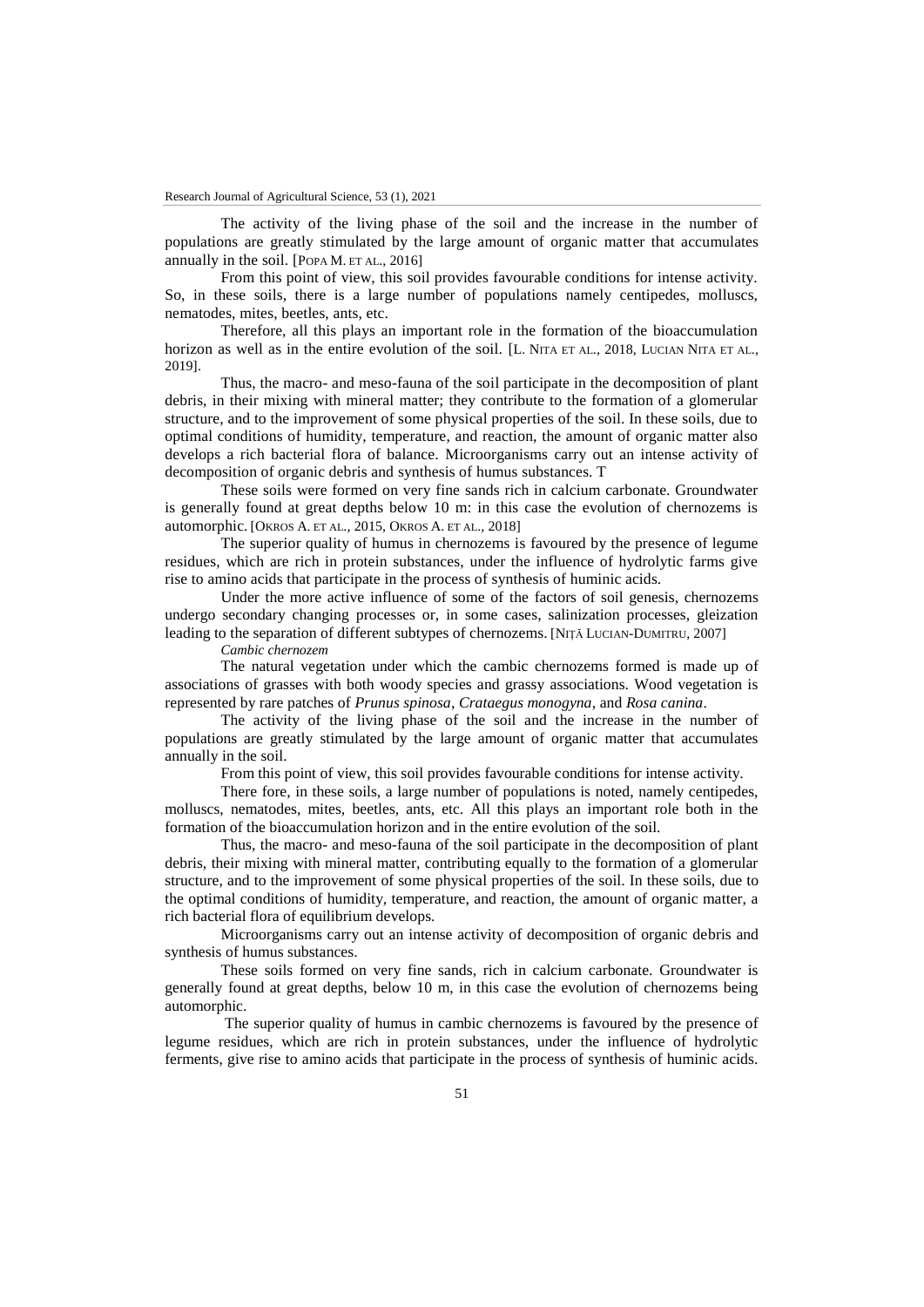Another aspect is that legumes enter symbiosis with certain nitrogen-fixing bacteria, thus enriching the humus in this element.

Due to climatic and vegetative conditions, the claying process is more evident, showing an increasing intensity.

*Albic luvosol* 

The natural vegetation under which luvosol was formed is made up of oak-beech forests represented by species such as *Quercus petraea* and *Fagus sylvatica*. The grassy vegetation beneath these forests is acidophilic. Luvosol formed on acidic rocks.

All these parental rocks underlying the formation of this soil are poor in calcium, nutrients, and even ferro-manganic minerals.

The decomposition of organic matter in this soil is produced by fungi, resulting in a smaller amount of humus which is dominated by fulvic acids. [OKROS A. ET AL., 2014]

## **RESULTS AND DISCUSSIONS**

In order to assess the production capacity of the studied land in Drobeta Turnu Severin, Mehedinti County (soil types and subtypes), 17 indicators among the most significant and specifically determinant from the whole set of environmental conditions were chosen.

The results obtained are presented in detail for different categories of use or for groups of crops with the same biological or technological characteristics.

### *Table 1*

| Soil type        | Wheat |                 | Grain maize |                 | Sunflower |                    |
|------------------|-------|-----------------|-------------|-----------------|-----------|--------------------|
|                  | Grade | Fertility class | Grade       | Fertility class | Grade     | Fertility<br>class |
| Chernozem        | 90    | п               | 90          | П               | 90        | П                  |
| Cambic chernozem | 82    | п               | 82          | П               | 82        | П                  |
| Albic luvosol    | 70    | īV              | 72          | Ш               | 72        | Ш                  |

Soil assessment in Drobeta Turnu Severin, Mehedinti County, for wheat, grain maize and sunflower

Chernozem got, for wheat, barley, grain maize, and sunflower crops grades of 90, falling within the second fertility class, and for the rye, grade 82, second fertility class.

Cambic chernozem falls into the third fertility class with grade 73 for barley, and for wheat, rye, grain maize, and sunflower, it falls in the second fertility class with grade 82.

Albic luvosol, for wheat, barley, and rye, got grade 70, specific to the fourth fertility class, and for grain maize and sunflower, grade 72, specific to the third fertility class.

| apu |  |
|-----|--|
|     |  |

| Assessing soils in Drobeta Turnu Severin, Mehedinti County, for wine grapes and table grapes |  |  |  |  |
|----------------------------------------------------------------------------------------------|--|--|--|--|
|                                                                                              |  |  |  |  |
|                                                                                              |  |  |  |  |
|                                                                                              |  |  |  |  |

| Soil type        |       | Wine grapes     | Table grapes |                 |  |
|------------------|-------|-----------------|--------------|-----------------|--|
|                  | Grade | Fertility class | Grade        | Fertility class |  |
| Chernozem        | 90    | п               | 90           | П               |  |
| Cambic chernozem | 80    | Ш               | 80           | Ш               |  |
| Albic luvosol    | 23    | <b>VIII</b>     | 23           | <b>VIII</b>     |  |

For wine grapes and table grapes, chernozem got grade 90, second fertility class. Cambic chernozem got, for both grape crops, grade 80, second fertility class.